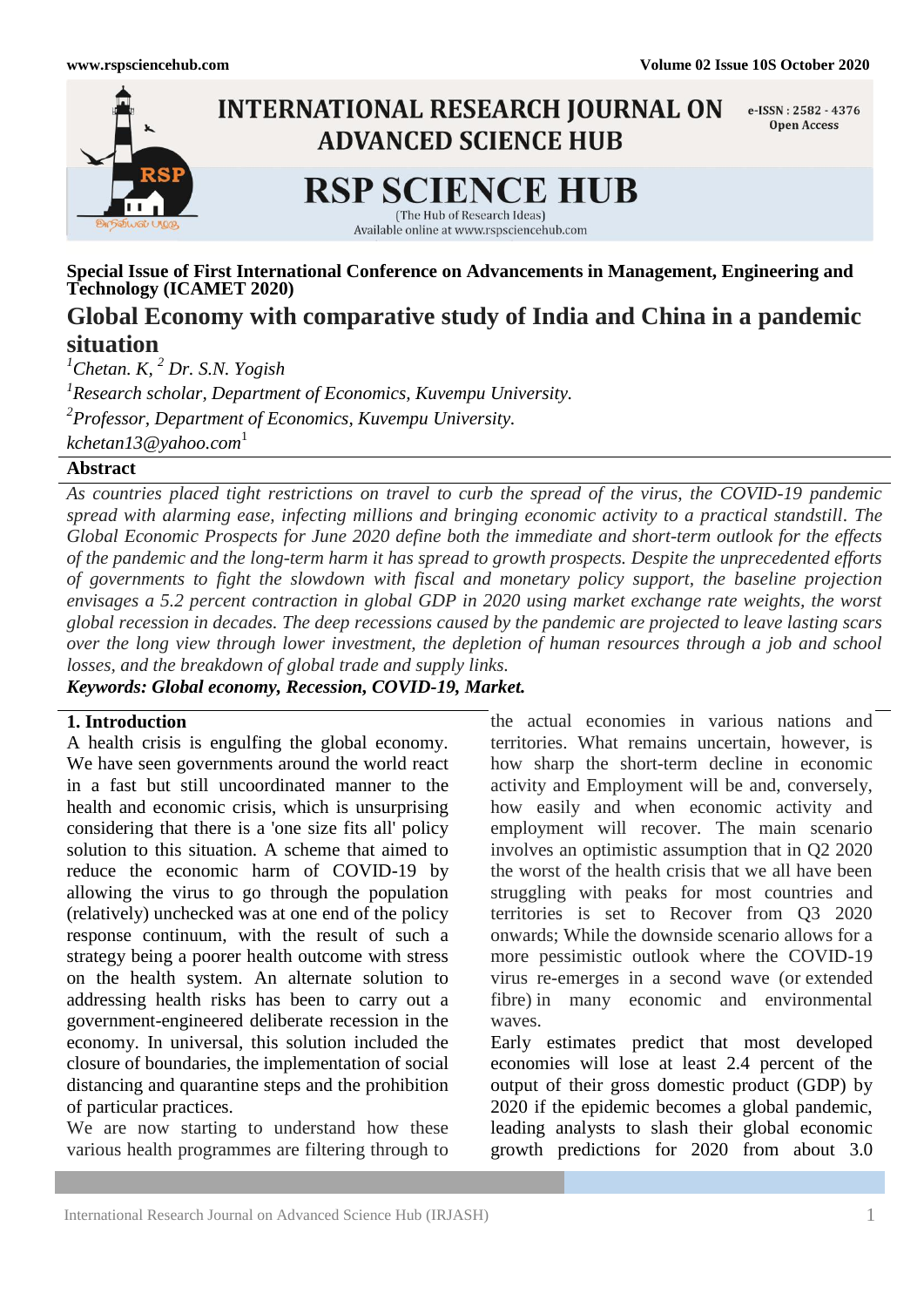percent to 2.4 percent. The global GDP is estimated to be approximately 86.6 trillion U.S. To place this statistic in context, dollars in 2019 suggest that only a 0.4 percent decline in economic growth translates to around 3.5 trillion U.S. Dollars in economic production losses. However, these predictions were made before COVID-19 became a global pandemic, well before the implementation of broad limits on internet media to prevent the transmission of the virus. Since then, due to the outbreak, global stock markets have experienced.

The IMF's prediction that the global economy will rise by -3% in 2020 is a much worse solution than the global financial crisis of 2009. Economies like the United States, Japan, the United Kingdom, Germany, France, Italy and Spain are projected to contract by 5.9, 5.2, 6.5, 7, 7.2, 9.1 and 8% respectively this year. Advanced economies have been hit harder and are contrived to rise by -6% in 2020. It is estimated that emerging markets and developed economies will contract by -1 per centime. The growth rate for 2020 is projected to be -2.2 percent if China is removed from this pool of lands.



**Fig.1. Recessions in 2020**

As a result of the corona virus pandemic, the global economy could shrink by up to 1 percent in 2020, a reversal from the previous estimate of 2.5 percent expansion, the UN said, warning that if limits on economic activity are extended without appropriate fiscal responses, it could contract even further. The UN Department of Economic and Social Affairs (DESA) study has suggested that the COVID-19 pandemic is threatening global supply

chains and foreign trade.

The movement of people and tourist flows have come to a screeching halt with almost 100 countries closing national borders over the past month. "In these nations, millions of workers face the grim prospect of losing their employment. Governments are contemplating and introducing massive stimulus programmes to avert a sharp decline in their economies that could potentially plunge the global economy into a deep recession. The world economy could contract by 0.9 percent in 2020 in the worst-case scenario," the DESA said, adding that the worldwide economy could contract by 0.9 percent in 2020. It added that if governments fail to provide income support and help improve consumer spending, the contraction could be even higher. The study noted that global production was expected to grow at a moderate rate of 2.5 percent in 2020 before the outbreak of COVID-19, as reported in the World Economic Situation and Prospects for 2020.

The study noted that, as stated in the World Economic Situation and Prospects for 2020, global production was projected to increase at a moderate rate of 2.5 per cent in 2020 before the outbreak of COVID-19. The UN DESA World Economic Forecasting Model has predicted the best and worst-case scenarios for global growth in 2020, taking into account the rapidly evolving economic conditions. In the best-case scenario, global growth will fall to 1.2 percent in 2020, with modest decreases in private consumption, investment and exports and offsetting rises in government spending in the G-7 countries and China. "In the worst-case scenario, global production will decline by 0.9% in 2020, instead of rising by 2.5%," he said, adding that the scenario is focused on demand-side shocks of varying magnitudes for China, Japan, South Korea, the US and the EU, as well as a 50 percent decrease in oil prices compared to our baseline of USD 61 per barrel. Two factors would primarily depend on the magnitude of the economic impact: the length of restrictions on the movement of people and economic activity in major economies; and the actual scale and effectiveness of fiscal responses to the crisis.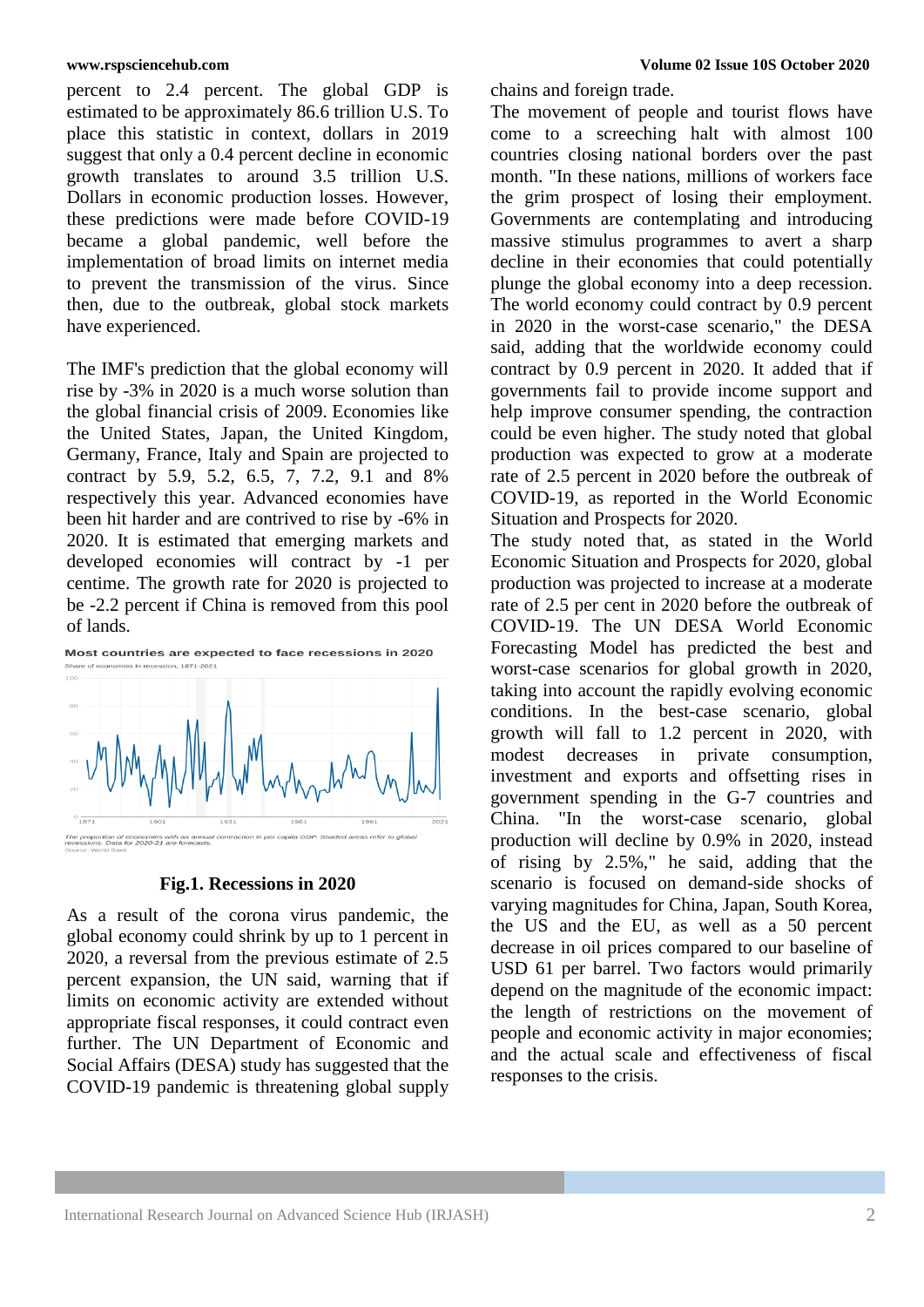

# er to December shows fore<br>יום Data for 1991 are for a

**Fig.2. Global Recessions since 1990**

#### **2. The Economic Situation in India:**

Unlike the global economy, Indian economy was already in a recession process before the pandemic affected and there were hopes that the economy is on a recovery course. But, with the COVID-19 such expectations are not only dented very down turn turning out to be much deeper. There are different estimates that suggest a sharper slowdown. Some projections also indicate negative growth, which has not been seen in the past five decades. The instability in the economy has increased in several ways with the lockdown and with rising infections.

The response is mixed on the basis of recent decisions and India may need much more to resolve the distress generated by the pandemic across sections of society. Indeed, India declared a national lockdown relatively quickly, and rightly so, and took swift precautionary steps compared to Most countries are reeling from the rapid growth of infections. There are also early indicators in India that it is very similar to 'flattening the curve,' which has become an important target in these COVID-19 wars. While this could mitigate the loss of lives, there are concerns that its adverse impact on livelihoods may have a significant second round effect.

Different steps have been taken on a regular basis by the Government and the RBI not only to ensure liquidity in the financial markets but also to shift money to Jan Dhan accounts in order to partially offset the loss of income to poor and daily wage earners. A fiscal support of Rs 1.7 lakh crores has already been declared by the government, which is in addition to the support steps taken by other state governments so far. As it may turn out, however, the steps taken so far may not be adequate if the

lockdown is further prolonged or for the postlockdown economy.



### **Source: [Jan Saahas Survey \(2020\)](https://journals.sagepub.com/doi/full/10.1177/0972063420935541) Fig.3.The impact of corona virus on India's migrant population**

In the thick of the country's lockdown, the crisis experienced a frightening mass exodus of such a floating refugee population on foot. Their issues mainly stem from the lack of jobs and the absence of a social safety network. They kept walking back to their houses, despite government promises. In this sudden crisis among marginalized communities, it is a store of injustice, poverty and social exclusion that seeks to work out.

The Supreme Court has ordered a status study from the Centre on the measures taken to discourage mass relocation of migrant workers to their villages. There will be far-reaching effects for the Indian economy as a result of the rapid relocation of workers due to the corona virus. Any of these workers could not return to play in the manufacturing cities of Gurugram, Surat and Mumbai. They may seek jobs in or in the neighbouring countries of their marginal farms. As labour will not be available long after the lockdown, the consequences of behavioural changes forced by lockdown will bring pressure on small and medium-sized businesses and the agriculture sector. The socioeconomic problem triggered by the COVID-19 pandemic may also raise inequality, alienation, racism and global unemployment in the medium and long term, unless the policy is adequately handled.

### **3. The Economic Situation in China:**

China is a few weeks ahead of most other nations on the 'curve' of the creation of the virus as the first country to be embroiled in the COVID-19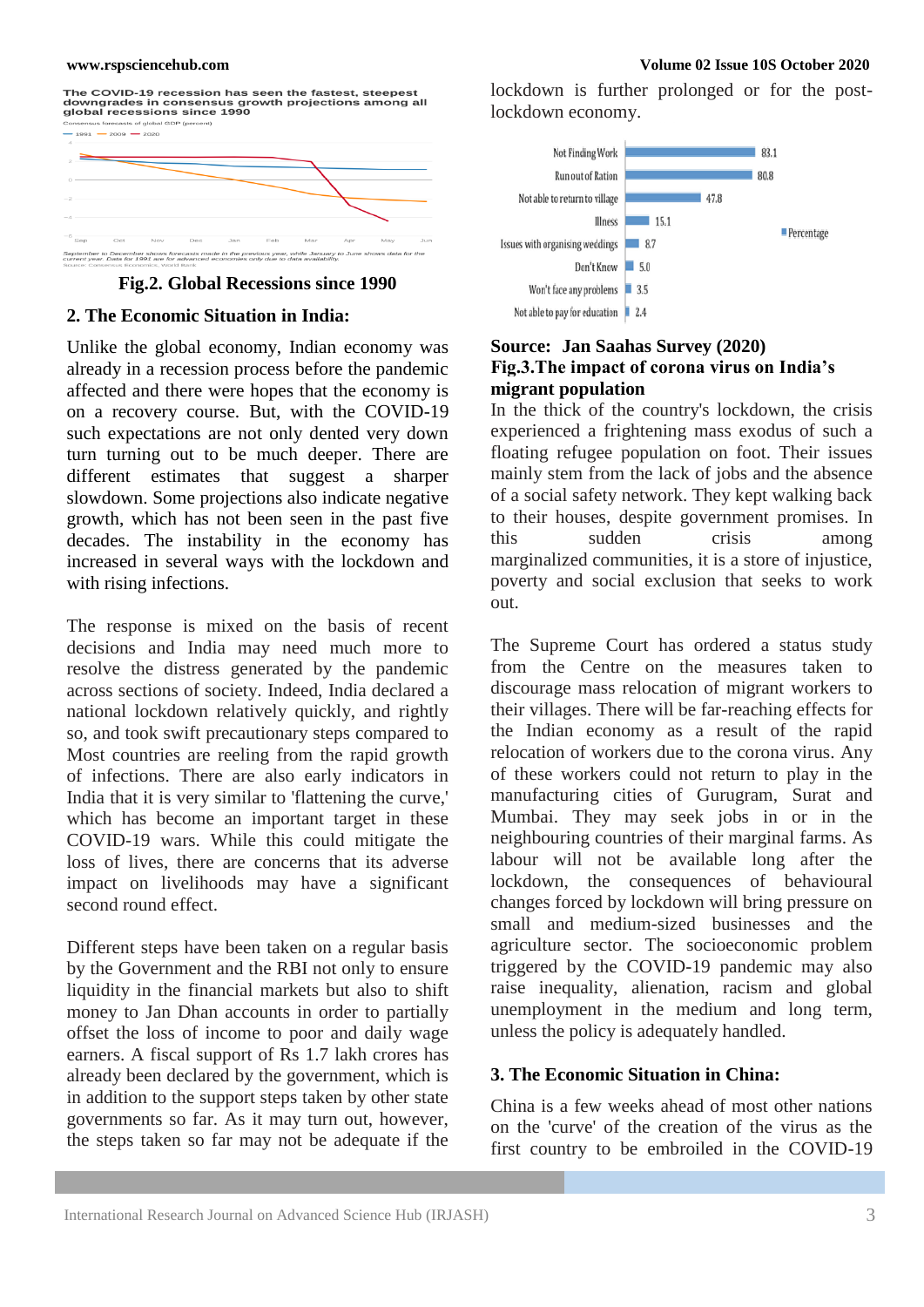pandemic. As such, many other countries are closely monitoring the developing situation in China. While statistical methods for recording infections and deaths have vary across countries, it is generally agreed that at the current stage, China has a pandemic, relatively under control, with new cases increasing at a rate of less than 100 per day. There is, of course, some worry that asymptomatic cases are not diagnosed adequately, but the fact that the number of new symptomatic cases is fixed (hospitals are therefore not overwhelmed) acts as a kind of surrogate to give the general public trust that the condition has significantly improved.

The outcome of COVID-19 on China's economic development would be very evident in the short term. Estimates have been provided by a variety of domestic and foreign organizations since the epidemic. Most of them believe that GDP growth would be almost 4% in the first year, a decrease of around 2 percentage points. Growth rates will steadily rise over the next three years, depending on when the outbreak ends, and annual GDP growth will show a "V-shaped" pattern. All aspects considered; this crisis will have much overshadowed the economic growth result of SARS 17 years earlier. In the one hand, as of today, the size of this outbreak is still far bigger than that of the previous one, whether in terms of confirmed cases or deaths.

In the other hand, as opposed to the SARS period, there have been very different shifts in the environment of development, the economic system and the potential for policy support, which are less beneficial than years ago to mitigate the consequences. However, the impact of the epidemic of Novel Coronavirus is likely to be transient, as is any catastrophe. When the outbreak is over, economic growth, as determined by the general course of events, will easily return to normal. It is expected that, if the outbreak is essentially over by the end of March or the beginning of April, the growth rates for the four quarters of this year will be 4.5%, 5.0%, 5.8% and 5.7% respectively, considering the prevalent estimates and predictions of domestic and foreign organisations. The annual growth rate may be 5.2- 5.3 per cent.



### **Source: China's National Bureau of statistics. Fig.4.Chinese economy bounces back into growth**

The figure is greater than expected by experts and points to a V-shaped recovery-that is, a sharp fall accompanied by a fast recovery. It also implies that China is preventing a technical recession, which is supposed to be two consecutive periods of negative growth. The bounce-back follows in the first quarter of the year a steep 6.8 percent downturn, which was the highest contraction since the beginning of quarterly GDP records. For most of this time, the factories and businesses of the country were shut down as China imposed strict measures to reduce the spread of the virus.The government has been introducing a number of steps, including tax cuts, to help improve the economy.

### **4. Discussion:**

The pandemic of COVID-19 has prompted us to rethink these processes. Integration of global supply chains also renders land vulnerable to interruption in global supply. Since no other nation can equal China in the abundance of its labour power, we must catch the space that is empty in labour-intensive sectors. As the movement of Chinese migrant workers was reduced and the construction activity was halted, the COVID-19 pandemic posed a significant threat to the centre of global growth. Half of mankind is currently locked out, and if the lockout lasts, a fall in Chinese companies' income in the rest of the world will lead to unemployment, government spending cuts, and a significant recession. Increased demand for commodities will increase costs until the outbreak is moderated, even though there is a global supply disruption and unemployment rates are strong, and that is where stagflation sets in. The Indian